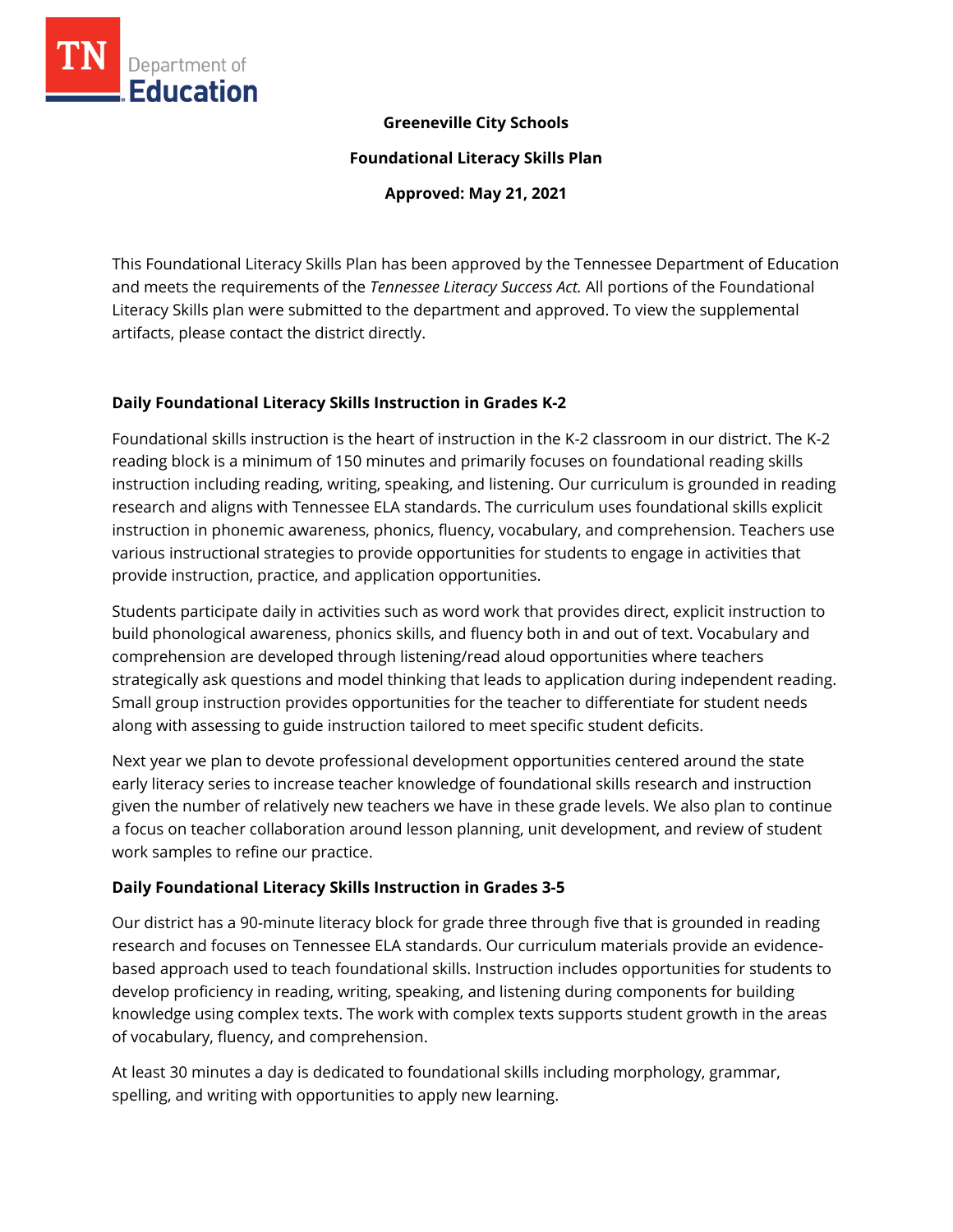Department of Education

Students participate daily in activities such as word work both in and out of text that supports students' ability to access complex text. This word work focuses on word knowledge and vocabulary development. Continuing, vocabulary and comprehension are developed through listening/read aloud opportunities where teachers strategically ask questions and model thinking along with teaching comprehension strategies that leads to application during independent reading and writing. Small group instruction provides opportunities for the teacher to differentiate reading and writing for student needs along with assessing to guide instruction tailored to meet specific student deficits.

Moving forward, we plan to devote professional development opportunities centered around the state early literacy series to increase teacher knowledge of foundational skills research and instruction. We also plan to continue a focus on district teacher collaboration around lesson planning, unit development, and review of student work samples to refine our practice.

## **Approved Instructional Materials for Grades K-2**

Open Up - K-5 Expeditionary Learning

## **Approved Instructional Materials for Grades 3-5**

Open Up - K-5 Expeditionary Learning

# **Universal Reading Screener for Grades K-5. This screener complies with RTI<sup>2</sup>and Say Dyslexia requirements.**

We use NWEA MAP Growth as our universal screener in K-5. NWEA is given three times per year. In addition to MAP Growth, we will also use MAP Reading Fluency to screen students in grades K-3.

#### **Intervention Structure and Supports**

Our district RTI intervention structure is modeled according to the Tennessee RTI2 Framework. In August, students are given a universal screener (NWEA) to determine which students have a significant reading deficiency or are "at-risk". Our grade level teams review the universal screener data to determine which students score below the 25th percentile and make recommendations to the School RTI Data Team. The School RTI Team is made up of grade level teacher representatives, principal, instructional coach, guidance counselor, special education teacher, speech teacher, and system school psychologist. This team reviews teacher recommendations and guides actions to support student needs according to the Tennessee RTI2 Framework. Students demonstrating need are classified as in need of Tier II or Tier III instruction. Students are given a diagnostic assessment to determine specific deficits and then assigned to a small group.

Parents are notified of the need for intervention by letter. Our interventionists then work with the students to narrow the skill gaps. Students receive daily, small group intervention for at least 30 minutes in their area of greatest need depending on tier.

We have various research-based options for reading intervention that are matched to student needs. The School RTI Data Team helps to determine the intervention and the interventionist that is most appropriate to meet the needs of the students. Our trained interventionists provide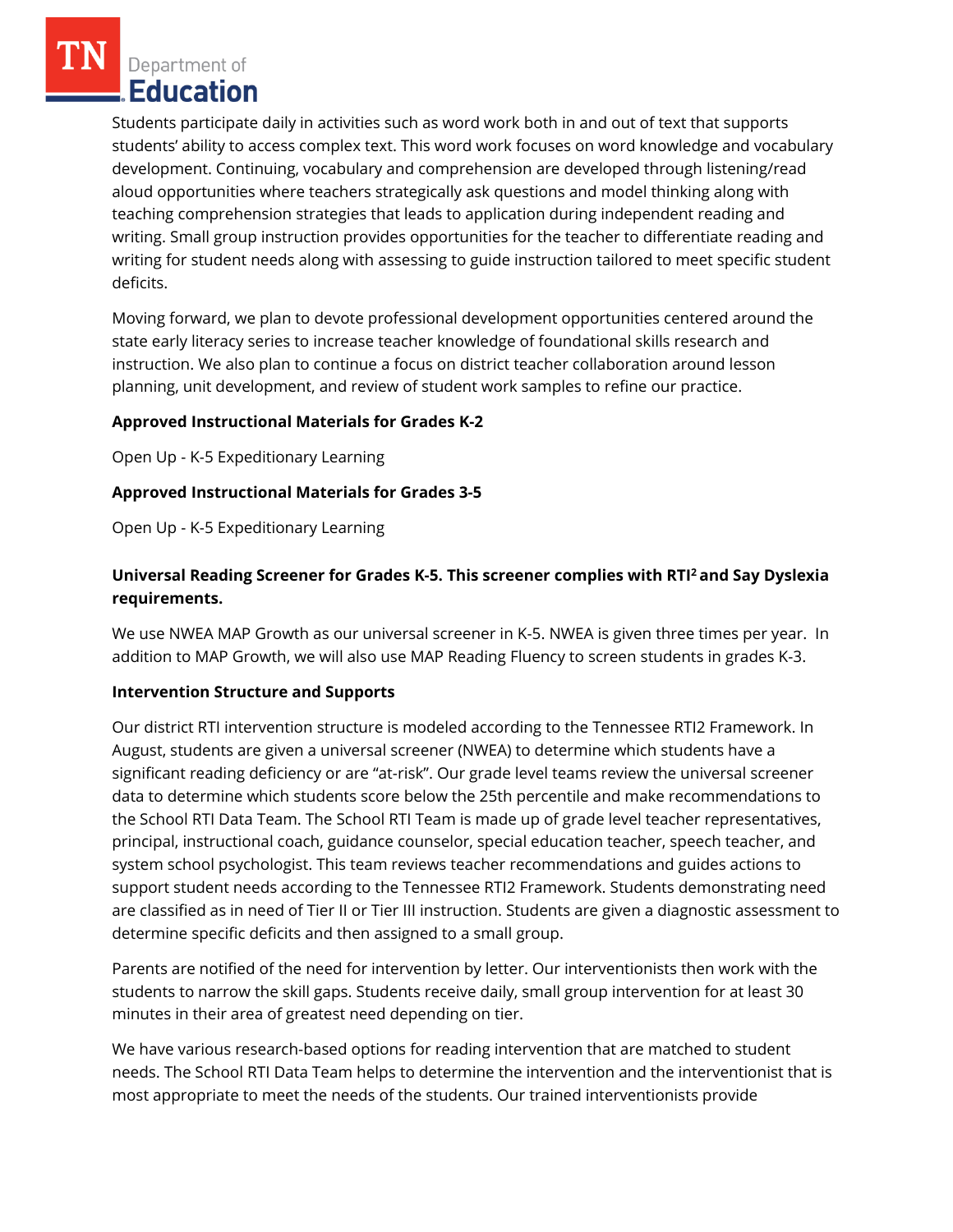Department of Education

intervention daily and progress monitor the students regularly. RTI grade level and school teams meet every 4.5 weeks to review data, attendance, and progress monitoring. At this time, decisions are made to continue intervention, change intervention, change interventionist, or change tiers. For those students who are not making progress within the intervention program, the team may recommend further individualized screening using various diagnostic measures (i.e. dyslexia screening) to drill down to deeper skill specific needs of the student.

# **Parent Notification Plan/Home Literacy Reports**

Greeneville City Schools conducts a universal screening of students three times a year. During these screening windows, all students grades K-8 are screened in the areas of Reading/Language Arts and Math. The students who fall below the 25th percentile on these screeners are then identified and discussed during the RTI/Student support team meetings that take place every 4.5 weeks. The RTI team meets to discuss specific needs and collaborate on how to address those needs. The RTI team is composed of the Instructional Specialist, Principal, Teachers, Guidance Counselor, and School Psychologist

The district uses the letters included as artifacts for K-3 and 4-5. The letters are sent to parents after the above RTI meeting takes place every 4 ½ weeks. The letters identify students "at-risk" for a significant reading deficiency or has a significant reading deficiency base3d on the universal reading screener results. The home literacy reports indicate the importance of being able to read by third grade, free intervention activities for families, and the reading interventions provided by the school. Parents are notified every four and half weeks.

The district also provides Family Reports from MAP assessments. These reports explain the assessment in detail in parent friendly language. The report clearly communicates the achievement and growth of each student. There is a section that explains achievement and growth so parents understand that language. The report outlines achievement and growth with graphs and charts to give parents a clear picture of their child's assessment results. These reports are sent home with parents three times a year.

With the two parent notification reports listed above, Greeneville City Schools provides parents with a clear picture of student data. Achievement and growth are specifically outlined for parents to see. The RTI reports show how the learning gaps are addressed during interventio**Professional Development Plan** 

Greeneville City Schools teachers will participate in the free Early Literacy Training series developed by the Tennessee Department of Education. Our plan for providing PD for all K-5 teachers is as follows:

# June 2021

Early Reading Training-Teachers of grades PreK through five will engage in week 1 of the Early Literacy training series. Teachers will be trained in the Early Reading Training (Week 1 Online). Online self-paced modules will be used by the State to train teachers in foundational reading development and instruction and is grounded in a phonics-based approach. We will ensure that participating